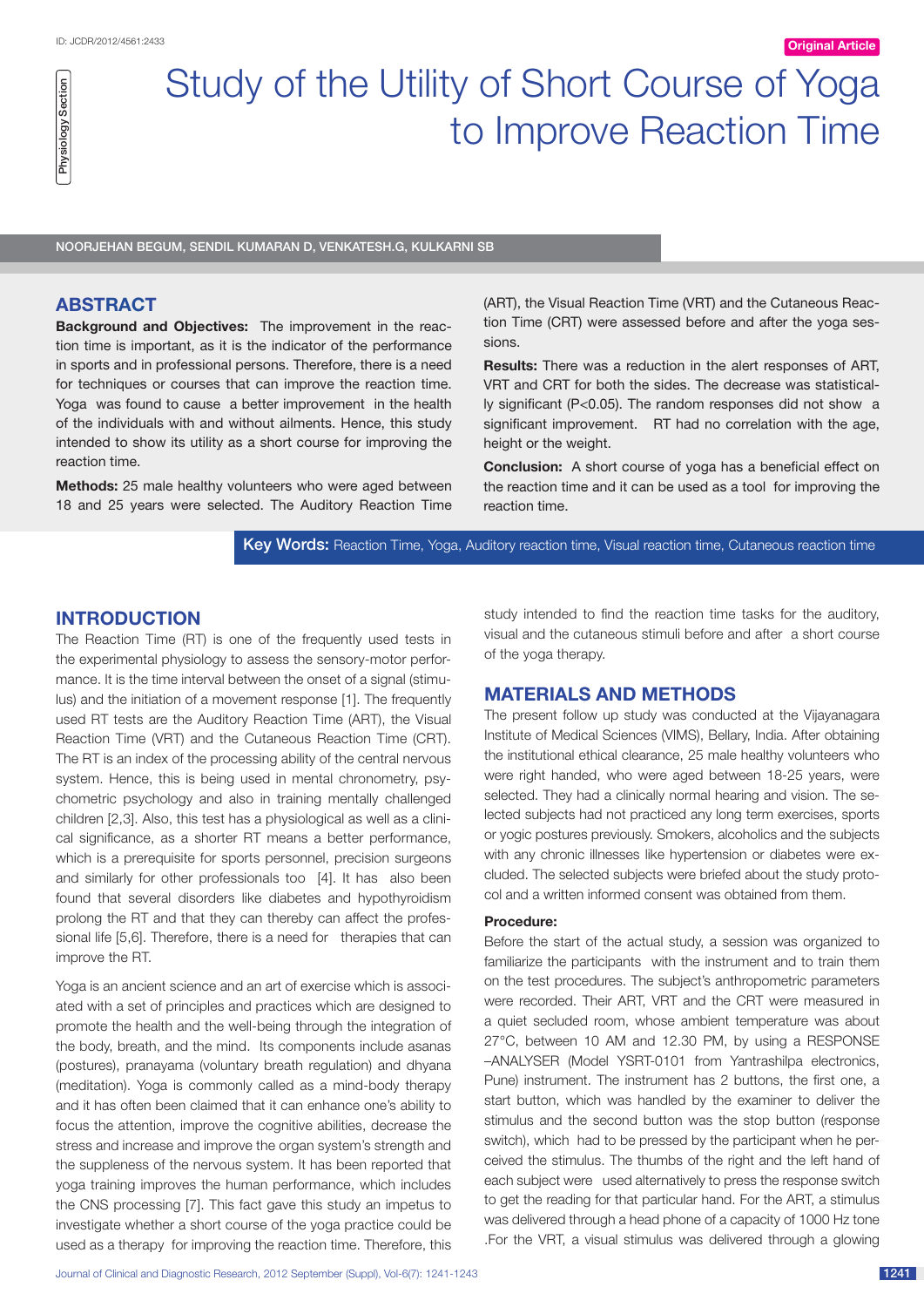bulb. The start and the stop buttons were connected to a computer which recorded the reaction time in milliseconds. The CRT test measures the response to a cutaneous (touch) stimulus. Here, the stimulus was a contact between the plunger and the skin. The subjects were asked to press the response switch as soon as the touch with the plunger was felt by the other hand. The reading on the display indicated the response time to the cutaneous stimulus in milliseconds. The 'alert' values were obtained by keeping the participants mentally alert by a word of caution to avoid possible distractions. 'Random' values were obtained by changing the time of occurrence of the stimuli without cautioning the participants. The yoga therapy was instituted by a qualified yoga instructor for 6 days a week, between 5-7am, for one month. The yoga components included suryanamaskars, asanas and pranayama. The values which were obtained before and after the yoga course were tabulated, compared and analyzed by using the two tailed paired Student's t-test. Pearson's correlation was used to find any correlation of the reaction time with the age, anthropometric measurements and the blood pressure.

## **RESULTS**

The results which were obtained have been tabulated in the [Tables/Fig- 1, 2 and 3]. [Table/Fig- 1] shows the range, mean and the standard deviation for the age, the anthropometric measurements and the blood pressures of the study group. [Table/Fig- 2] shows the alert responses before and after the yoga course. It shows that there was significant decrease (<0.05) in the alert values of all the reaction times after the short course of yoga. [Table/Fig-3] shows

| <b>Parameters</b>                                                          | Range        | Mean $\pm$ SD      |  |  |  |
|----------------------------------------------------------------------------|--------------|--------------------|--|--|--|
| Age (years)                                                                | $18 - 24$    | $20.24 \pm 1.69$   |  |  |  |
| Height(cms)                                                                | 158-192      | $171.96 \pm 10.15$ |  |  |  |
| Weight(kg)                                                                 | 47-67        | $54.76 \pm 6.24$   |  |  |  |
| Surface Area                                                               | $1.5 - 1.78$ | $1.6396 \pm 0.07$  |  |  |  |
| Pulse rate/min                                                             | 68-92        | $79.2 + 5$         |  |  |  |
| Systolic blood pressure(mm of Hg)                                          | 106-128      | $112.4 + 5.25$     |  |  |  |
| Diastolic blood pressure(mm of Hg)                                         | 68-92        | $76.8 \pm 6.19$    |  |  |  |
| [Table/Fig-1]: Show the anthropometric measurements of the<br>participants |              |                    |  |  |  |

| <b>Reaction Time</b><br>(milliseconds)                               |       | Before yoga    | After yoga     | p-value |  |
|----------------------------------------------------------------------|-------|----------------|----------------|---------|--|
| Auditory                                                             | Right | $180 + 16.8$   | $169 + 16.4$   | $0.02*$ |  |
|                                                                      | Left  | $181 \pm 16.7$ | $170 \pm 16.5$ | $0.02*$ |  |
| Visual                                                               | Right | $185 \pm 16.4$ | $174 \pm 16.8$ | $0.02*$ |  |
|                                                                      | Left  | $186 + 16.2$   | $174 \pm 16.5$ | $0.01*$ |  |
| Cutaneous                                                            | Right | $190 \pm 16.0$ | $179 + 16.8$   | $0.02*$ |  |
|                                                                      | Left  | $192 + 15.9$   | $180 \pm 16.5$ | $0.02*$ |  |
| <b>ITable/Eig-01:</b> Show the Alert responses before and after yoga |       |                |                |         |  |

**[Table/Fig-2]:** Show the Alert responses before and after yoga

| <b>Reaction Time</b><br>(milliseconds)                               |       | Before yoga    | After yoga     | p-value |  |
|----------------------------------------------------------------------|-------|----------------|----------------|---------|--|
| Auditory                                                             | Right | $207 + 26.9$   | $192 + 28.9$   | 0.08    |  |
|                                                                      | Left  | $220 \pm 32.7$ | $201 + 29.3$   | $0.03*$ |  |
| Visual                                                               | Right | $229 + 31.2$   | $212+29.9$     | 0.06    |  |
|                                                                      | Left  | $242 + 35.7$   | $224 + 29.6$   | 0.05    |  |
| Cutaneous                                                            | Right | $255 + 38.4$   | $234 + 31.7$   | $0.04*$ |  |
|                                                                      | Left  | $265 + 39.8$   | $245 \pm 34.3$ | 0.06    |  |
| <b>Table/Fig-31:</b> Show the Random responses before and after yoga |       |                |                |         |  |

the random responses before and after the yoga course. The ART on the left hand and the CRT on the right hand, showed significant differences (<0.05) before and after the yoga, but the other reaction times did not show any differences. By using the Pearson's correlation between the age, anthropometric measurements, blood pressures and the basal reaction times (the reaction times before the yoga course); it was found that there were no significant correlations between them.

# **Discussion**

The reaction time, the interval between the presentation of a stimulus to a subject and the subject's response, is often used as an indicator of the enhanced motor skills and the better overall fitness in sports-specific training and competitive situations [8]. Therefore, there is need of techniques to improve the reaction times.

A short course of yoga training improves the reaction time. The random responses showed an appreciable but a statistically insignificant shortening of the reaction time. The probable reason may be that, for the improvement in the random responses, a longer duration of the practice is warranted. Also, RT did not show a correlation with the height or weight because RT is an independent variable and because it does not depend on the anthropometric parameters.

Yoga is involved in restoring the under activities of the Parasympathetic Nervous System (PNS) and the Gamma Amino-Butyric Acid (GABA) systems. This restoration may be partly through the stimulation of the vagal nerves [9]. A Single-Photon Emission Computed Tomography (SPECT) study demonstrated that the yoga training program increased the Cerebral Blood Flow (CBF) and that the changes in particular, appeared to have a greater impact on the right hemispheric function, particularly in the frontal lobes [10]. Now, it can be emphasized that the improvement in the reaction time may be related to the above facts. Thus, this study concluded that a short course of yoga course can be used as a tool for improving the reaction time, which is useful in sportsmen and in professionals like surgeons.

This study was limited by its sample size and also, this study needs to be extended to the patients with disorders like Diabetes mellitus and hypothyroidism.

#### **References**

- [1] Senel O, Eroglu H. The correlation between the reaction time and the speed in elite soccer players. *Journal of Exercise Science and Fitness* 2006;4:126-30.
- [2] Linden DE. What, when, where in the brain? Exploring mental chronometry with brain imaging and electrophysiology. *Rev Neurosci.*  2007;18(2):159-71.
- [3] Parrot AC. The performance tests in human psychopharmacology (2): content validity, criterion validity, and face validity. *Hum Psychopharmacol.* 1991; 6:91–98.
- [4] Tandon OP. The average evoked potentials—the clinical applications of the short latency responses. *Indian J Physiol Pharmacol*.1998 ;42(2):172-88.
- [5] Richerson SJ, Robinson CJ, Shum J. A comparative study on the reaction times between type II diabetics and non-diabetics. *Biomed Eng Online*. 2005 Feb 21;4(1):12.
- [6] Avramides A, Papamargaritis K, Mavromatis I, Saddic G, Vyzantiadis A, Milonas I. The visual evoked potentials in hypothyroid and hyperthyroid patients before and after the achievement of euthyroidism. *J Endocrinol Invest*. 1992 Nov;15(10):749-53.
- [7] Hayes M, Chase S. Prescribing yoga. *Prim Care*. 2010 Mar; 37(1):31-47.
- [8] Spierer DK, Petersen RA, Duffy K. The response time to the stimuli in division I soccer players. *J Strength Cond Res*. 2011; 25(4):1134-41.